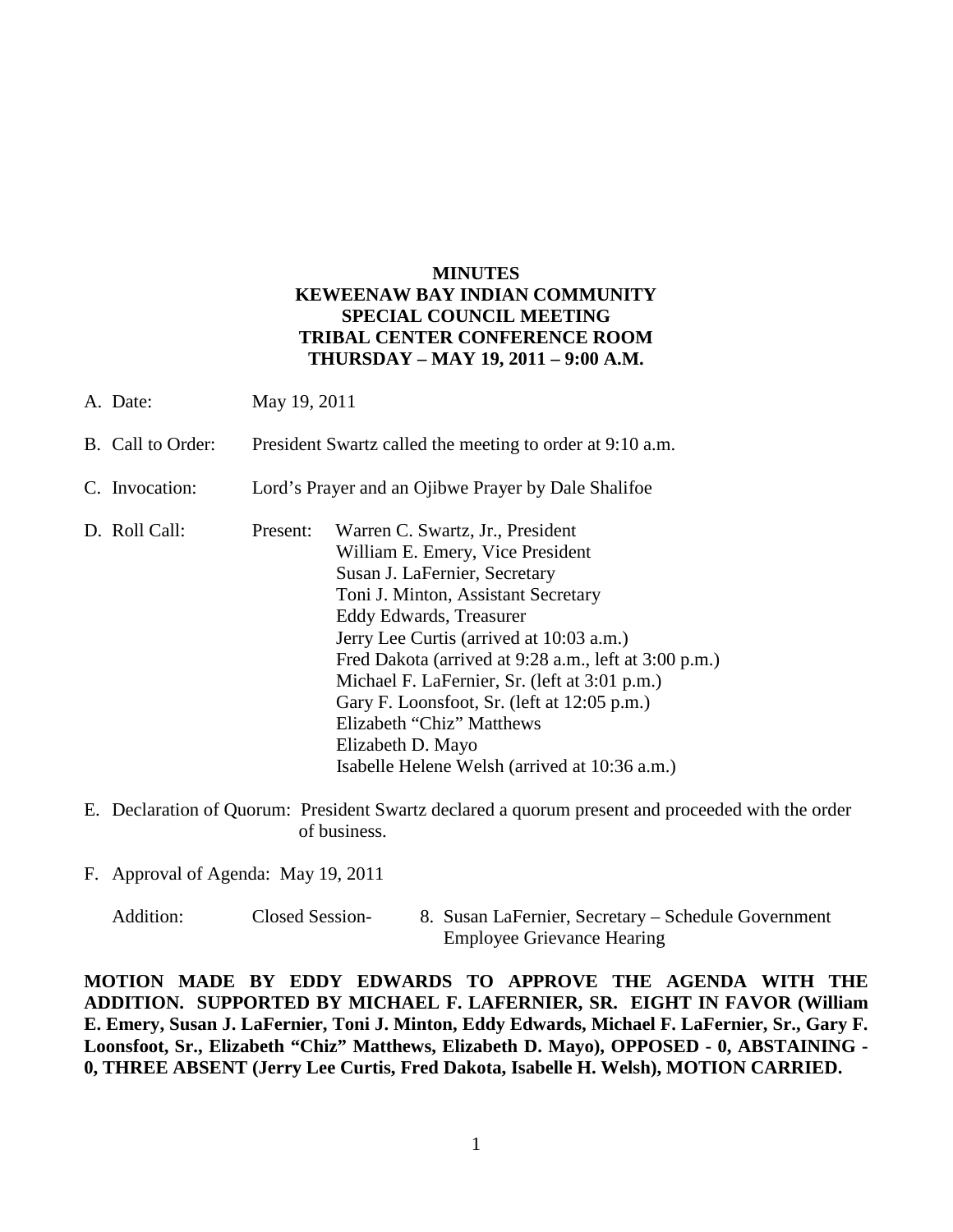- G. For Your Information:
	- 1. CEO Tribal Self-Governance Conference Travel Report Palm Springs, CA May 2-6, 2011
- H. Old Business:
	- 1. Eddy Edwards, Treasurer
		- a) Resolution KB-1829-2011 Marquette 2% total \$163,254.99

**MOTION MADE BY WILLIAM E. EMERY TO APPROVE RESOLUTION KB-1829-2011 MARQUETTE 2%. SUPPORTED BY SUSAN J. LAFERNIER. SEVEN IN FAVOR (William E. Emery, Susan J. LaFernier, Toni J. Minton, Eddy Edwards, Michael F. LaFernier, Sr., Gary F. Loonsfoot, Sr., Elizabeth "Chiz" Matthews), OPPOSED - 0, ONE ABSTAINING (Elizabeth D. Mayo), THREE ABSENT (Jerry Lee Curtis, Fred Dakota, Isabelle H. Welsh), MOTION CARRIED.**

b) Review/Resolution KB-1828-2011 Baraga 2% - total \$119,225.36

**Fred Dakota arrived at 9:28 a.m.** 

**MOTION MADE BY ELIZABETH D. MAYO TO APPROVE RESOLUTION KB-1828-2011 BARAGA 2%. SUPPORTED BY MICHAEL F. LAFERNIER, SR. EIGHT IN FAVOR (William E. Emery, Susan J. LaFernier, Toni J. Minton, Fred Dakota, Michael F. LaFernier, Sr., Gary F. Loonsfoot, Sr., Elizabeth "Chiz" Matthews, Elizabeth D. Mayo), ONE OPPOSED (Eddy Edwards), ABSTAINING - 0, TWO ABSENT (Jerry Lee Curtis, Isabelle H. Welsh), MOTION CARRIED.**

Eddy Edwards stated his opposition: He is opposed to the Baraga County Tax Formula because the Tribe won the court case.

### **Jerry Lee Curtis arrived at 10:03 a.m.**

- c) Zeba Site for ICDBG Community Building Project The Council consensus was the area behind Beverly Lussier's house, the lot next to Elizabeth Matthews. Councilman Edwards will notify Jim Stingle, Grant Writer.
- 2. Susan LaFernier, Secretary 2011 KBIC Tribal Flag Guidelines

**MOTION MADE BY EDDY EDWARDS TO APPROVE THE KBIC TRIBAL FLAG GUIDELINES WITH ONE ADDITION, TRIBAL FLAGS WILL BE FLOWN AT EQUAL HEIGHT OF THE U.S. FLAG. SUPPORTED BY WILLIAM E. EMERY. TEN IN FAVOR (William E. Emery, Susan J. LaFernier, Toni J. Minton, Eddy Edwards, Jerry Lee Curtis, Fred Dakota, Michael F. LaFernier, Sr., Gary F. Loonsfoot, Sr., Elizabeth "Chiz" Matthews, Elizabeth D. Mayo), OPPOSED - 0, ABSTAINING - 0, ONE ABSENT (Isabelle H. Welsh), MOTION CARRIED.**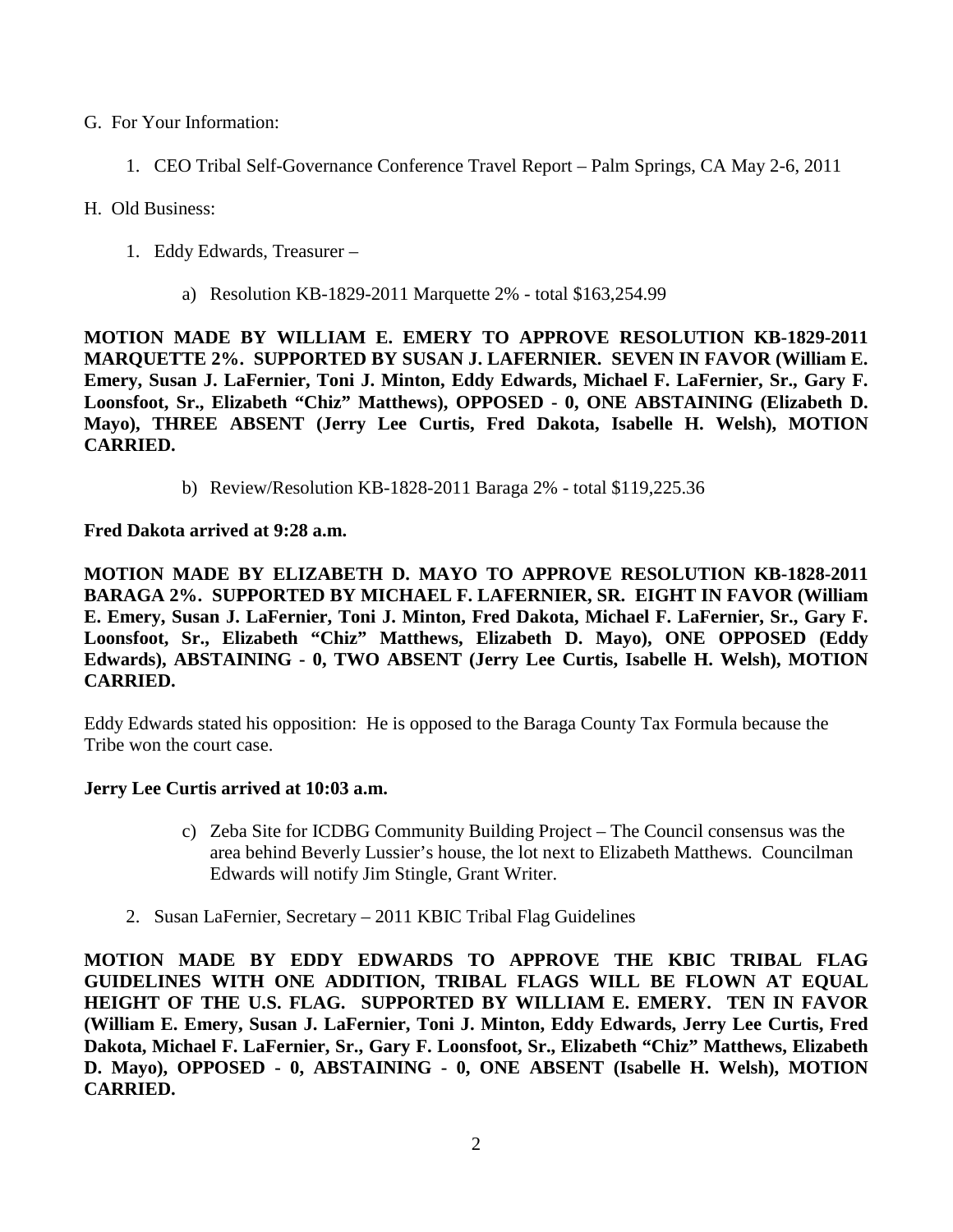#### **Break: 10:20 – 10:30 a.m.**

- 3. Larry Denomie III, CEO
	- a) Cell Phone (Use) Policy Amendment (Enterprise) Adjustment for Enterprise

**MOTION MADE BY GARY F. LOONSFOOT, SR. TO APPROVE THE CELL PHONE USE POLICY FOR THE ENTERPRISE WITH THE CHANGES. SUPPORTED BY ELIZABETH "CHIZ" MATTHEWS. NINE IN FAVOR (William E. Emery, Susan J. LaFernier, Toni J. Minton, Eddy Edwards, Jerry Lee Curtis, Michael F. LaFernier, Sr., Gary F. Loonsfoot, Sr., Elizabeth "Chiz" Matthews, Elizabeth D. Mayo), OPPOSED - 0, ABSTAINING - 0, TWO ABSENT (Fred Dakota, Isabelle H. Welsh), MOTION CARRIED.**

#### **Isabelle Welsh arrived at 10:36 a.m.**

b) Three Amigos Building Demolition – The Council consensus is to salvage any valuables and direct the Natural Resources Department to conduct an environmental survey so the land in trust application can get sent in. Gregg Nominelli is working on the business plan and Larry will complete a Request for Proposal by next week.

#### **Fred Dakota returned from break at 10:38 a.m.**

**MOTION MADE BY EDDY EDWARDS TO INSTRUCT STAFF TO DEMO THE THREE AMIGOS BUILDING AND SALVAGE ANY VALUABLES. SUPPORTED BY WILLIAM E. EMERY. ALL IN FAVOR (William E. Emery, Susan J. LaFernier, Toni J. Minton, Eddy Edwards, Jerry Lee Curtis, Fred Dakota, Michael F. LaFernier, Sr., Gary F. Loonsfoot, Sr., Elizabeth "Chiz" Matthews, Elizabeth D. Mayo, Isabelle H. Welsh), OPPOSED - 0, ABSTAINING - 0, ABSENT - 0, MOTION CARRIED.**

c) Renewal for Joseph Brazeau Services Agreement for building official services

**MOTION MADE BY MICHAEL F. LAFERNIER, SR. TO APPROVE THE SERVICES AGREEMENT BETWEEN KBIC AND JOSEPH BRAZEAU. SUPPORTED BY EDDY EDWARDS. EIGHT IN FAVOR (Susan J. LaFernier, Toni J. Minton, Eddy Edwards, Jerry Lee Curtis, Michael F. LaFernier, Sr., Gary F. Loonsfoot, Sr., Elizabeth "Chiz" Matthews, Isabelle H. Welsh), TWO OPPOSED (Fred Dakota, Elizabeth D. Mayo), ONE ABSTAINING (William E. Emery), ABSENT - 0, MOTION CARRIED.**

- I. New Business:
	- 1. Brad Dakota, Chief Judge Tribal Court Request for Additional Staff Funding

Brad requested two new full time positions at Tribal Court. (1) Probation Officer and (1) Deputy Clerk and requested the approval for the budget modification for fund 11.10.116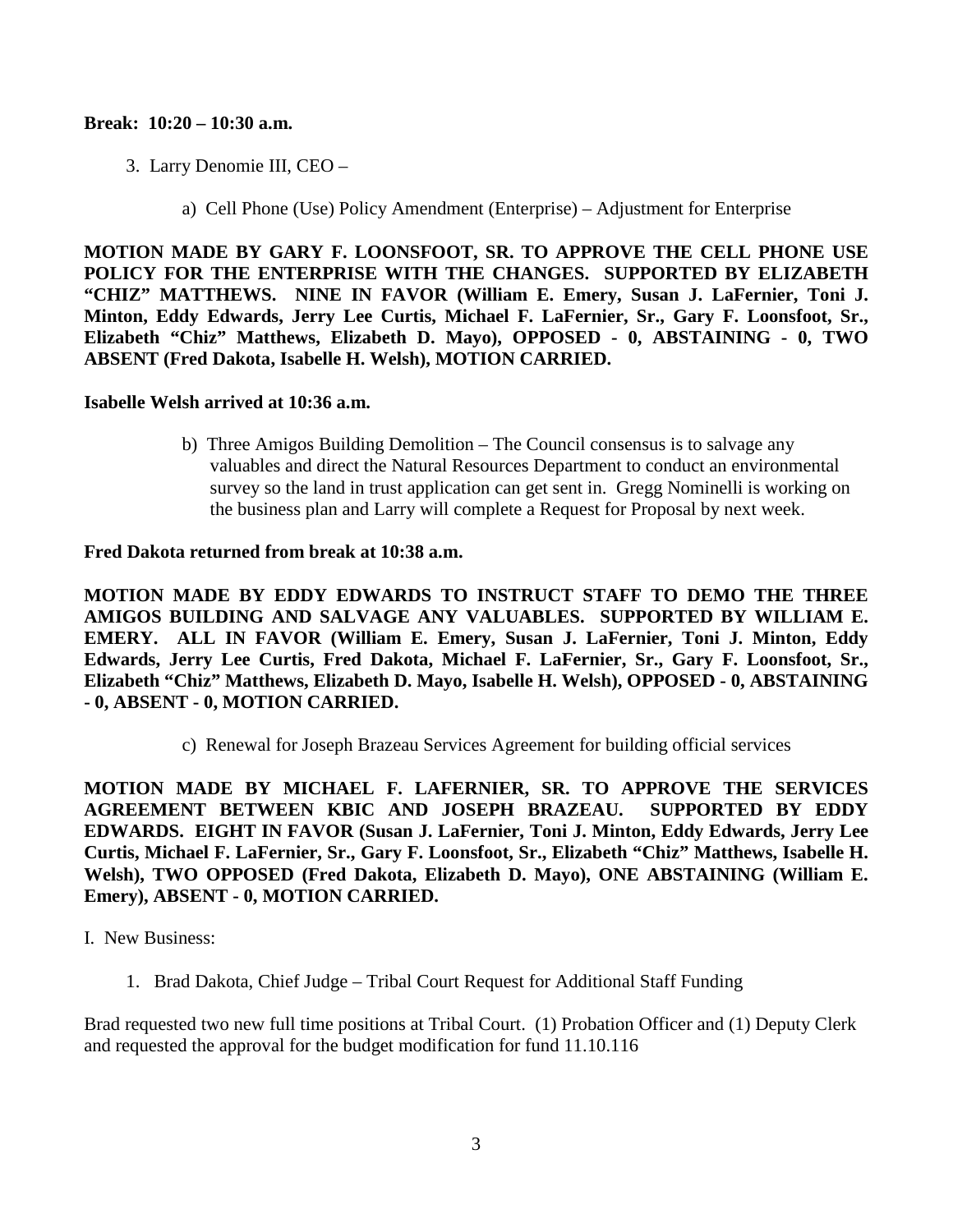**MOTION MADE BY ELIZABETH D. MAYO TO APPROVE THE BUDGET MODIFICATION REQUEST FROM TRIBAL COURT FOR THE TWO FULL-TIME POSITIONS FOR THE REMAINDER OF THE BUDGET YEAR. SUPPORTED BY MICHAEL F. LAFERNIER, SR. TEN IN FAVOR (William E. Emery, Susan J. LaFernier, Toni J. Minton, Jerry Lee Curtis, Fred Dakota, Michael F. LaFernier, Sr., Gary F. Loonsfoot, Sr., Elizabeth "Chiz" Matthews, Elizabeth D. Mayo, Isabelle H. Welsh), ONE OPPOSED (Eddy Edwards), ABSTAINING - 0, ABSENT - 0, MOTION CARRIED.**

Eddy Edwards stated his opposition: He is not opposed to the two new positions, he feels there is a need to eliminate some waste before approving new positions.

- 2. Jason Ayres, Realty Officer
	- a) Resolution KB-1826-2011 Gavin C. Loonsfoot residential lease will be cancelled and transferred to Charles W. Gauthier Residential Lease

**MOTION MADE BY ELIZABETH D. MAYO TO APPROVE RESOLUTION KB-1826-2011 CHARLES W. GAUTHIER RESIDENTIAL LEASE MODIFICATION. SUPPORTED BY MICHAEL F. LAFERNIER, SR. ALL IN FAVOR (William E. Emery, Susan J. LaFernier, Toni J. Minton, Eddy Edwards, Jerry Lee Curtis, Fred Dakota, Michael F. LaFernier, Sr., Gary F. Loonsfoot, Sr., Elizabeth "Chiz" Matthews, Elizabeth D. Mayo, Isabelle H. Welsh), OPPOSED - 0, ABSTAINING - 0, ABSENT - 0, MOTION CARRIED.**

> b) Resolution KB-1827-2011 Michael Baxter Undivided Fractional Interest Sale/Purchase Agreement for \$401.00

**MOTION MADE BY MICHAEL F. LAFERNIER, SR. TO APPROVE RESOLUTION KB-1827- 2011 MICHAEL BAXTER UNDIVIDED FRACTIONAL INTEREST SALE/PURCHASE. SUPPORTED BY GARY F. LOONSFOOT, SR. ALL IN FAVOR (William E. Emery, Susan J. LaFernier, Toni J. Minton, Eddy Edwards, Jerry Lee Curtis, Fred Dakota, Michael F. LaFernier, Sr., Gary F. Loonsfoot, Sr., Elizabeth "Chiz" Matthews, Elizabeth D. Mayo, Isabelle H. Welsh), OPPOSED - 0, ABSTAINING - 0, ABSENT - 0, MOTION CARRIED.**

3. Jennifer Misegan, Enrollment/Licensing Director – Decorative Veteran License Plate (for the front of vehicles)

**MOTION MADE BY ELIZABETH D. MAYO TO APPROVE THE DECORATIVE VETERANS LICENSE PLATE AND A FEE OF \$10.00. SUPPORTED BY GARY F. LOONSFOOT, SR. SIX IN FAVOR (William E. Emery, Toni J. Minton, Jerry Lee Curtis, Fred Dakota, Gary F. Loonsfoot, Sr., Elizabeth D. Mayo), FIVE OPPOSED (Susan J. LaFernier, Eddy Edwards, Michael F. LaFernier, Sr., Elizabeth "Chiz" Matthews, Isabelle H. Welsh), ABSTAINING - 0, ABSENT - 0, MOTION CARRIED.**

4. Sarah Maki (Constitution Committee) – Resolution KB-1825-2011 Secretarial Election for Amendment to Constitution Article VIII Section 1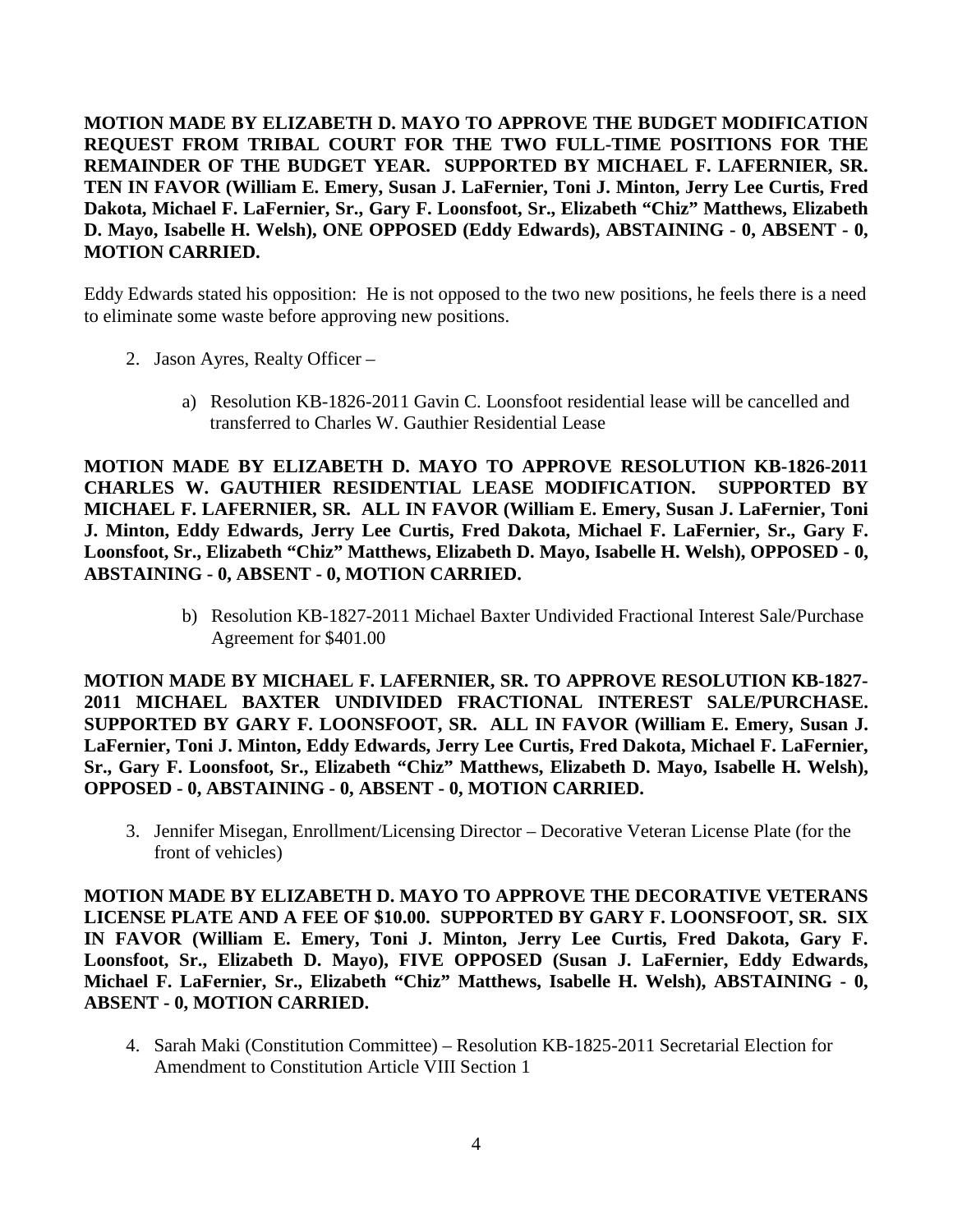**MOTION MADE BY ISABELLE H. WELSH TO DENY RESOLUTION KB-1825-2011 SECRETARIAL ELECTION FOR AN AMENDMENT TO THE CONSTITUTION UNTIL A CONSTITUTION CONVENTION IS HELD FOR THE MEMBERSHIP. SUPPORTED BY ELIZABETH D. MAYO. SEVEN IN FAVOR (Susan J. LaFernier, Toni J. Minton, Fred Dakota, Michael F. LaFernier, Sr., Elizabeth "Chiz" Matthews, Elizabeth D. Mayo, Isabelle H. Welsh), FOUR OPPOSED (William E. Emery, Eddy Edwards, Jerry Lee Curtis, Gary F. Loonsfoot, Sr.), ABSTAINING - 0, ABSENT - 0, MOTION CARRIED.**

5. Eddy Edwards, Treasurer - EPA Treatment as a State for Water Quality Enforcement

**MOTION MADE BY EDDY EDWARDS TO DIRECT THE NATURAL RESOURCES DEPARTMENT TO MAKE OBTAINING THE TREATMENT AS A STATE FOR WATER ENFORCEMENT A HIGH PRIORITY AND REQUEST A LIST OF TASKS THAT NEED TO BE DONE AND AN ESTIMATED COMPLETION DATE BY NEXT WEEK. SUPPORTED BY FRED DAKOTA. ALL IN FAVOR (William E. Emery, Susan J. LaFernier, Toni J. Minton, Eddy Edwards, Jerry Lee Curtis, Fred Dakota, Michael F. LaFernier, Sr., Gary F. Loonsfoot, Sr., Elizabeth "Chiz" Matthews, Elizabeth D. Mayo, Isabelle H. Welsh), OPPOSED - 0, ABSTAINING - 0, ABSENT - 0, MOTION CARRIED.**

6. Larry Denomie III, CEO – Summer Youth Program Wages

**MOTION MADE BY SUSAN J. LAFERNIER TO APPROVE THE SUMMER YOUTH PROGRAM WAGE INCREMENTAL INCREASE FOR THE YOUTH WORKERS AND A 3% INCREASE FOR THE RETURNING COORDINATOR AND SUPERVISORS. SUPPORTED BY ELIZABETH D. MAYO. SEVEN IN FAVOR (Susan J. LaFernier, Toni J. Minton, Jerry Lee Curtis, Michael F. LaFernier, Sr., Elizabeth "Chiz" Matthews, Elizabeth D. Mayo, Isabelle H. Welsh), THREE OPPOSED (William E. Emery, Eddy Edwards, Gary F. Loonsfoot, Sr.), ABSTAINING - 0, ONE ABSENT (Fred Dakota), MOTION CARRIED.**

(Fred Dakota is out of the room)

7. President Swartz – Committee Vacancy Selections – Cultural Committee (6 seats available)

A Ballot vote was taken: Beverly Lussier 3-year seat, Myrtle Tolonen 3-year seat, Doreen Blaker 3-year seat, Geraldine Mantila 1-year seat, Annette Emery 1-year seat, and Nancy Pawlowski 1-year seat. (President Swartz declared one seat (for the elder) on a tie vote).

**MOTION MADE BY TONI J. MINTON TO APPROVE THE CULTURAL COMMITTEE APPOINTMENTS. SUPPORTED BY ISABELLE H. WELSH. NINE IN FAVOR (William E. Emery, Susan J. LaFernier, Toni J. Minton, Jerry Lee Curtis, Fred Dakota, Michael F. LaFernier, Sr., Gary F. Loonsfoot, Sr., Elizabeth "Chiz" Matthews, Isabelle H. Welsh), TWO OPPOSED (Eddy Edwards, Elizabeth D. Mayo), ABSTAINING - 0, ABSENT - 0, MOTION CARRIED.**

Elizabeth Mayo stated her opposition: She feels in the event of a tie vote the Council body should revote.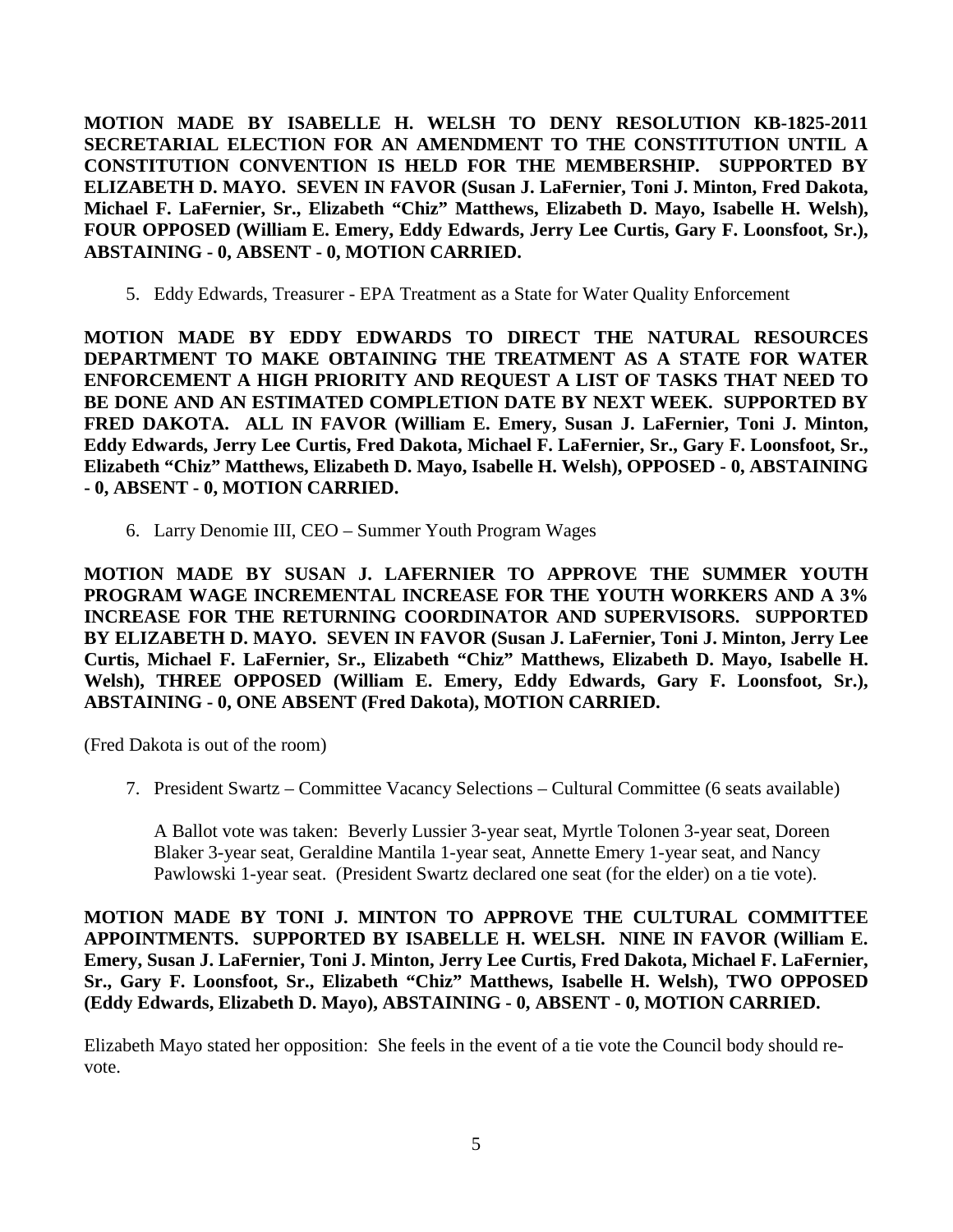# **Lunch: 12:05 – 1:05 p.m.**

# **Gary Loonsfoot, Sr. left at 12:05 p.m.**

# **2nd Reading Proposed Ordinance 2011-02 to amend Title 10 of the Tribal Code to clarify the definition of the Home Territory – 1:00 p.m.**

President Swartz read the Legislative Process and Public Hearing Procedure. [See Legislative File]

Present:

President Swartz Michael LaFernier, Sr. William Emery, Vice President Elizabeth "Chiz" Matthews Susan LaFernier, Secretary Elizabeth Mayo Toni Minton, Assistant Secretary Larry Denomie III, CEO Jerry Lee Curtis Peggy Minton Fred Dakota Bruce LaPointe Eddy Edwards

### **Eddy Edwards returned from lunch at 1:09 p.m.**

No written comments were received. Susan LaFernier requested a smaller version of the map be attached to which comments were received. Busin for expression a similar version of the number of meeting  $\alpha$  meeting is scheduled for June 4, 2011 at 10:00 a.m.

- 8. Bruce LaPointe, Projects Manager
	- a) Amendment #1 Baraga Village Water Intake MOA Authorization for I.H.S. Project BE-08-F69 to construct water system and water intake improvements

### **Isabelle Welsh returned from lunch at 1:14 p.m.**

**MOTION MADE BY MICHAEL F. LAFERNIER, SR. TO TABLE THE MOA WITH THE VILLAGE OF BARAGA UNTIL NEXT WEEK FOR FURTHER REVIEW. SUPPORTED BY EDDY EDWARDS. TEN IN FAVOR (William E. Emery, Susan J. LaFernier, Toni J. Minton, Eddy Edwards, Jerry Lee Curtis, Fred Dakota, Michael F. LaFernier, Sr., Elizabeth "Chiz" Matthews, Elizabeth D. Mayo, Isabelle H. Welsh), OPPOSED - 0, ABSTAINING - 0, ONE ABSENT (Gary F. Loonsfoot, Sr.), MOTION CARRIED.** 

b) Request to Bid on State Plow Truck

**MOTION MADE BY EDDY EDWARDS TO APPROVE BRUCE LAPOINTE'S REQUEST TO BID ON A PLOW TRUCK; AMOUNT NOT TO EXCEED \$25,000.00. SUPPORTED BY WILLIAM E. EMERY. EIGHT IN FAVOR (William E. Emery, Toni J. Minton, Eddy Edwards, Jerry Lee Curtis, Fred Dakota, Elizabeth "Chiz" Matthews, Elizabeth D. Mayo, Isabelle H. Welsh), TWO OPPOSED (Susan J. LaFernier, Michael F. LaFernier, Sr.), ABSTAINING - 0, ONE ABSENT (Gary F. Loonsfoot, Sr.), MOTION CARRIED.**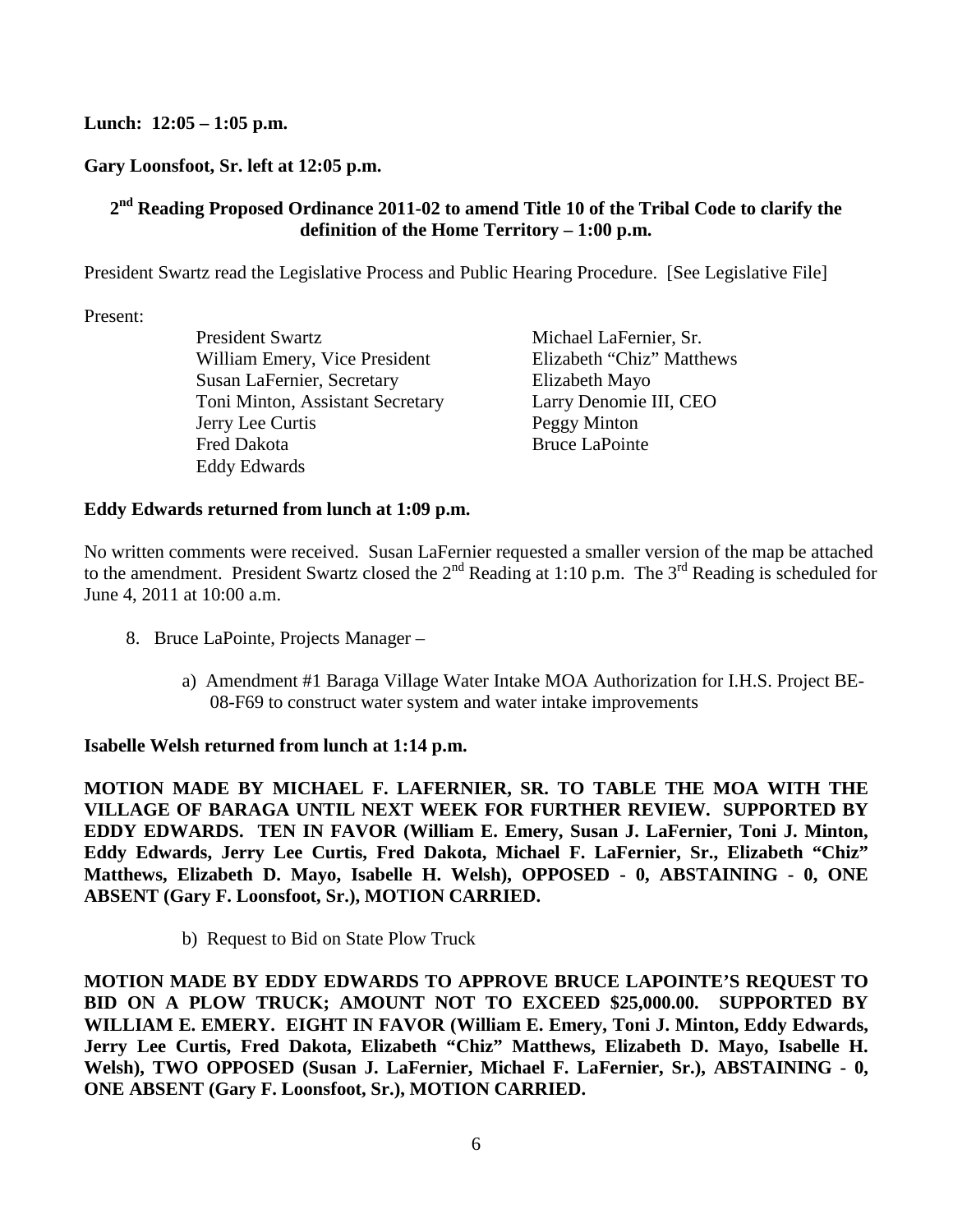Susan LaFernier stated her opposition: She is opposed because there is not enough information on the truck, year, etc.

- J. Closed Session:
	- 1. Bruce LaPointe, Projects Manager Department of Public Works Staffing Issues
	- 2. John Baker, Attorney
	- 3. Robert D. Curtis, Substance Abuse Outpatient Program Burnstick Contract
	- 4. Robert Mudd, Baraga Casino General Manager Concert Approval Addendum
	- 5. Patricia Gerard, Pines Convenience Center Manager Pines Issues
	- 6. Denise Cadeau, House Manager New Day In-house Promotion from Part-time to Full-time
	- 7. President Swartz Updates
	- 8. Susan LaFernier, Secretary Schedule Government Employee Grievance Hearing (Case #003-11)

**MOTION MADE BY WILLIAM E. EMERY TO GO INTO CLOSED SESSION AT 1:50 P.M. SUPPORTED BY MICHAEL F. LAFERNIER, SR. SEVEN IN FAVOR (William E. Emery, Susan J. LaFernier, Toni J. Minton, Jerry Lee Curtis, Michael F. LaFernier, Sr., Elizabeth "Chiz" Matthews, Isabelle H. Welsh), THREE OPPOSED (Eddy Edwards, Fred Dakota, Elizabeth D. Mayo), ABSTAINING - 0, ONE ABSENT (Gary F. Loonsfoot, Sr.), MOTION CARRIED.** 

**Break: 2:12 – 2:25 p.m.** 

**Fred Dakota left at 3:00 p.m.** 

**Mike LaFernier, Sr. left at 3:01 p.m.**

**MOTION MADE BY ELIZABETH D. MAYO TO GO INTO OPEN SESSION AT 4:15 P.M. SUPPORTED BY EDDY EDWARDS. EIGHT IN FAVOR (William E. Emery, Susan J. LaFernier, Toni J. Minton, Eddy Edwards, Jerry Lee Curtis, Elizabeth "Chiz" Matthews, Elizabeth D. Mayo, Isabelle H. Welsh), OPPOSED - 0, ABSTAINING - 0, THREE ABSENT (Fred Dakota, Michael F. LaFernier, Sr., Gary F. Loonsfoot, Sr.), MOTION CARRIED.** 

Public Works Department Positions –

**MOTION MADE BY EDDY EDWARDS TO APPROVE THE RESTRUCTURING OF THE OFFICE COORDINATOR POSITION, MOVING CLAYTON EKDAHL LATERALLY TO THE WAREHOUSE MANAGER TOOL CONTROL POSITION, AND PROMOTING JODY PITTSLEY TO THE FLEET MECHANIC POSITION. SUPPORTED BY WILLIAM E. EMERY. FIVE IN FAVOR (William E. Emery, Eddy Edwards, Jerry Lee Curtis, Elizabeth "Chiz" Matthews, Elizabeth D. Mayo), THREE OPPOSED (Susan J. LaFernier, Toni J. Minton, Isabelle H. Welsh), ABSTAINING - 0, THREE ABSENT (Fred Dakota, Michael F. LaFernier, Sr., Gary F. Loonsfoot, Sr.), MOTION CARRIED.**